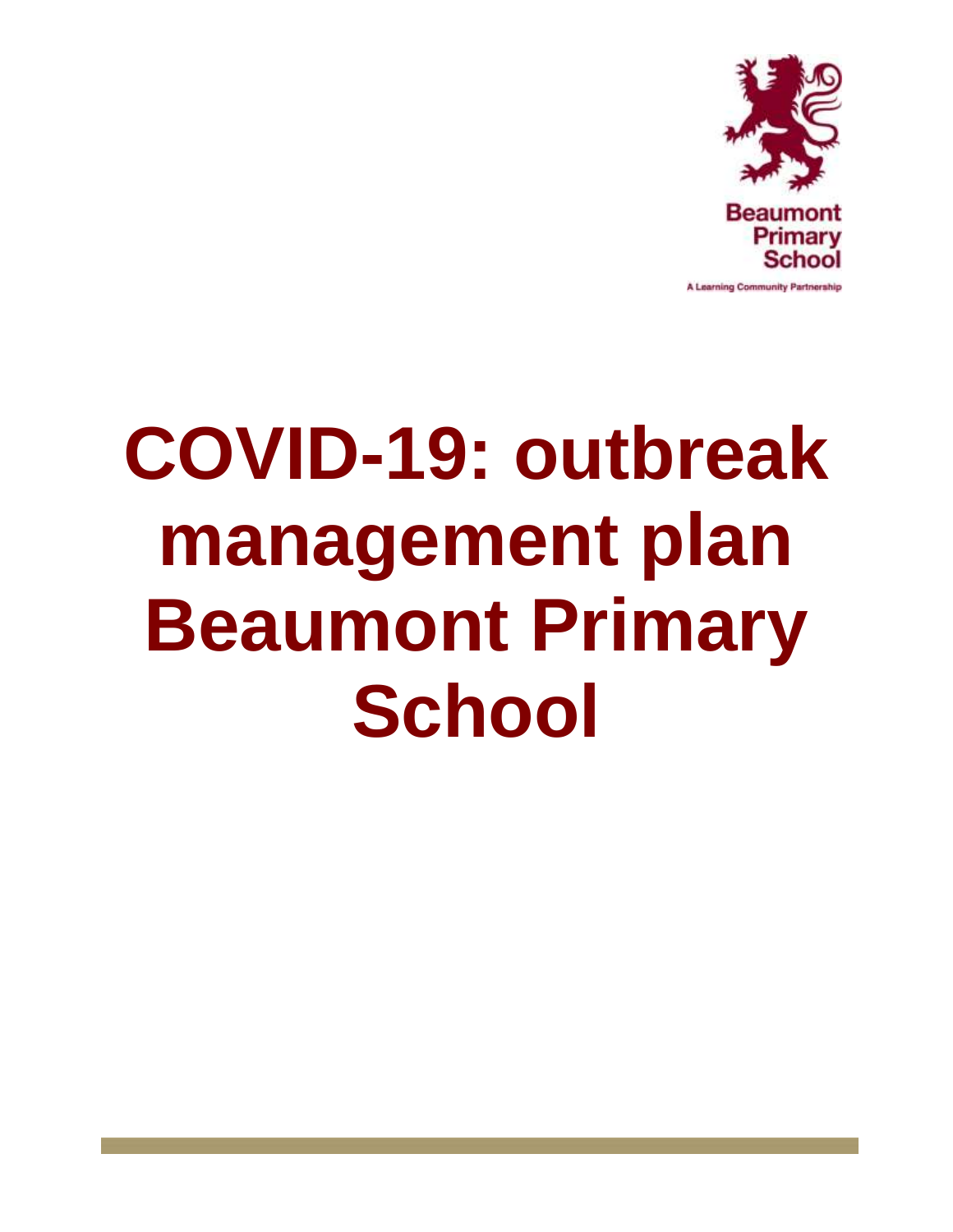# **1. Introduction**

This plan is based on the [contingency framework for managing local outbreaks](https://www.gov.uk/government/publications/coronavirus-covid-19-local-restrictions-in-education-and-childcare-settings) of COVID-19 and the [schools operational guidance,](https://www.gov.uk/government/publications/actions-for-schools-during-the-coronavirus-outbreak) provided by the Department for Education (DfE).

We will only implement some, or all, of the measures in this plan in response to recommendations provided by our local authority (LA), directors of public health (DsPH), local health protection team (HPT) or the regional partnership team (RPT).

It may be necessary to implement these measures in the following circumstances, for example:

- To help manage a COVID-19 outbreak within the school. Actions will be considered when any of the following thresholds are met:
	- A higher than previously experienced and/or rapidly increasing number of staff or pupil absences due to COVID-19 infection
	- Evidence of severe disease due to COVID-19, e.g. if a pupil or staff member is admitted to hospital due to COVID-19
	- A cluster of cases where there are concerns about the health needs of vulnerable pupils or staff
- If COVID-19 infection rates in the community are extremely high, and other measures have failed to reduce transmission
- As part of a package of measures responding to a 'variant of concern' (VoC)
- To prevent unsustainable pressure on the NHS

# **2. Seeking public health advice**

When one of the thresholds above is met, we will review the hygiene and ventilation measures already in place.

If we're considering additional measures, we may also seek public health advice from a director of public health, their team or a health protection team. Anne Morrell will be responsible for seeking this advice, and will do so by telephoning the DfE helpline (0800 046 8687, option 1) or Rachel Flowers, Director of Public Health Croydon.

### **3. Testing**

If recommended, we will introduce the use of home testing by staff.

### **4. Face Coverings**

If recommended, staff and visitors who are not exempt from wearing a face covering will have the option to:

- Keep on or put on a face covering when in communal areas
- Wear a face covering in classrooms and teaching spaces.

### **5. Other Measures**

Parents, carers, pupils and staff will be informed promptly about the introduction of control measures. This will be done via email/letters sent home with pupils once a decision has been made.

If recommended, we will limit:

- Residential educational visits
- Open days
- Transition or taster days
- Parents coming into school
- Live performances